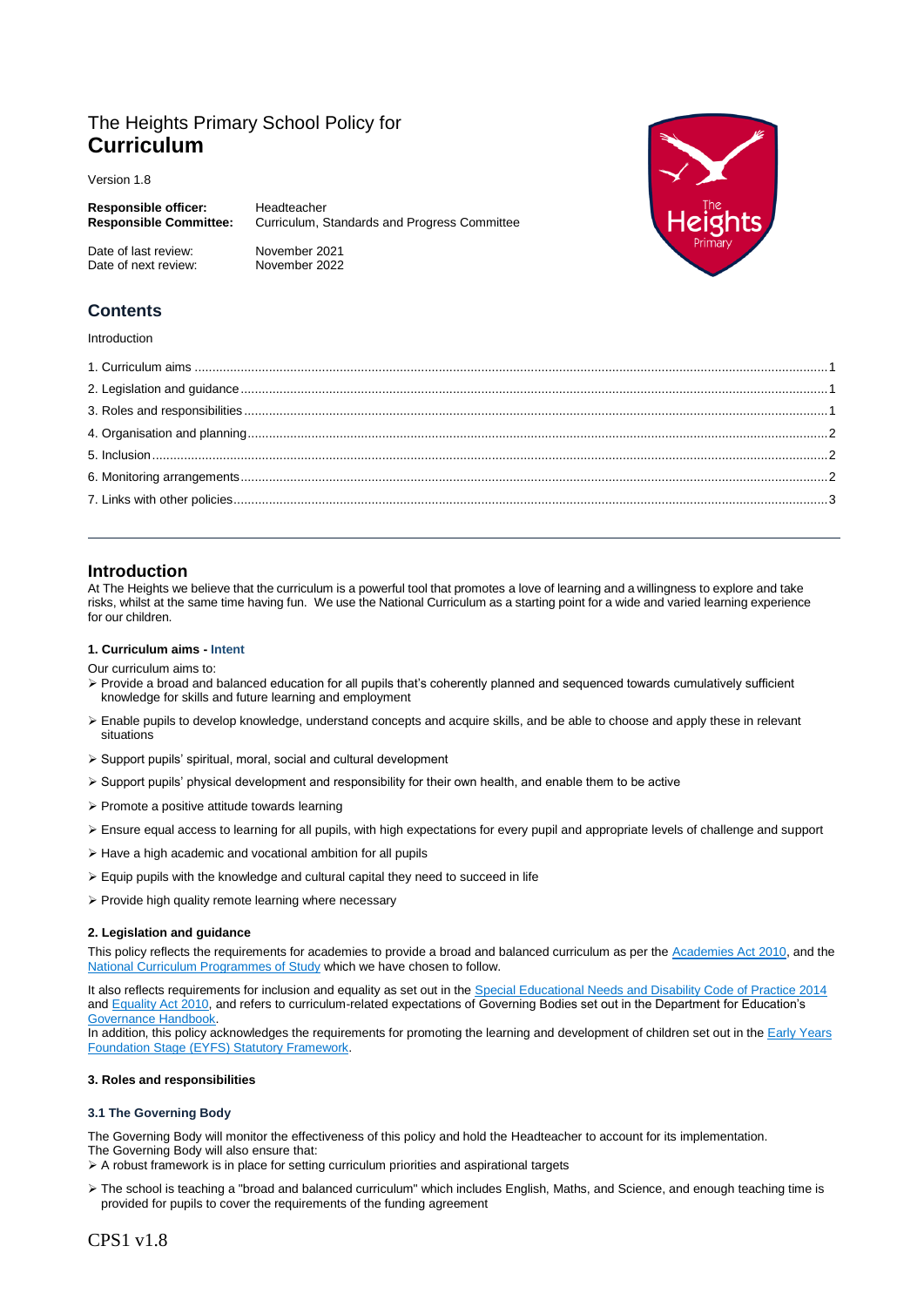Appropriate provision is made for pupils with different abilities and needs, including children with special educational needs (SEND)

 $\triangleright$  The school implements the relevant statutory assessment arrangements

#### **3.2 Headteacher**

The Headteacher is responsible for ensuring that this policy is adhered to, and that:

- All required elements of the curriculum, and those subjects which the school chooses to offer, have aims and objectives which reflect the aims of the school and indicate how the needs of individual pupils will be met
- > The amount of time provided for teaching the required elements of the curriculum is adequate and is reviewed by the Governing Body
- $\triangleright$  Requests to withdraw children from curriculum subjects are managed where appropriate
- The school's procedures for assessment meet all legal requirements
- > The Governing Body is fully involved in decision-making processes that relate to the breadth and balance of the curriculum
- The Governing Body is advised on whole-school targets in order to make informed decisions
- Proper provision is in place for pupils with different abilities and needs, including children with SEND

#### **3.3 Other staff**

Other staff will ensure that the school curriculum is implemented in accordance with this policy.

#### <span id="page-1-0"></span>**4. Organisation and planning- Implementation**

We plan our curriculum in three phases. We agree a long-term plan for each key stage. This indicates what topics are to be taught in each term.

With our medium-term plans, we give clear guidance on the objectives and teaching strategies that we use when teaching each topic. Our short-term plans are those that our teachers write on a weekly basis.

In the Foundation Stage, Key Stages 1 and 2 we adopt an inter-disciplinary topic approach to curriculum planning. We plan the curriculum carefully, so that there is coherence and full coverage of all aspects of the National Curriculum and early learning goals, and there is planned progression in all curriculum areas.

Over the six terms of the academic year, each child has the opportunity to experience the full range of National Curriculum subjects. See our EYFS policy for information on how our Early Years curriculum is delivered.

#### <span id="page-1-1"></span>**5. Inclusion**

Teachers set high expectations for all pupils. They will use appropriate assessment to set ambitious targets and plan challenging work for all groups, including:

- $\triangleright$  Pupils with high prior attainment
- $\triangleright$  Pupils with low prior attainment
- $\triangleright$  Pupils from disadvantaged backgrounds
- > Pupils with SEND
- $\triangleright$  Pupils with English as an additional language (EAL)

Teachers will plan lessons so that pupils with SEND and/or disabilities can study every National Curriculum subject, wherever possible, and ensure that there are no barriers to every pupil achieving.

Teachers will also take account of the needs of pupils whose first language is not English. Lessons will be planned so that teaching opportunities help pupils to develop their English, and to support pupils to take part in all subjects.

Further information can be found in our statement of equality information and objectives, and in our SEND policy and information report.

#### <span id="page-1-2"></span>**6. Monitoring arrangements- Impact**

Governors monitor whether the school is complying with its funding agreement and teaching a "broad and balanced curriculum" which includes the required subjects, through:

Regular feedback from the Headteacher and Deputy Headteacher and Key Stage Leads on:

- Lesson observations/learning walks
- Planning and book monitoring
- Progress on Curriculum focus areas on the SDP
- <span id="page-1-3"></span> $\triangleright$  Meetings with the school council